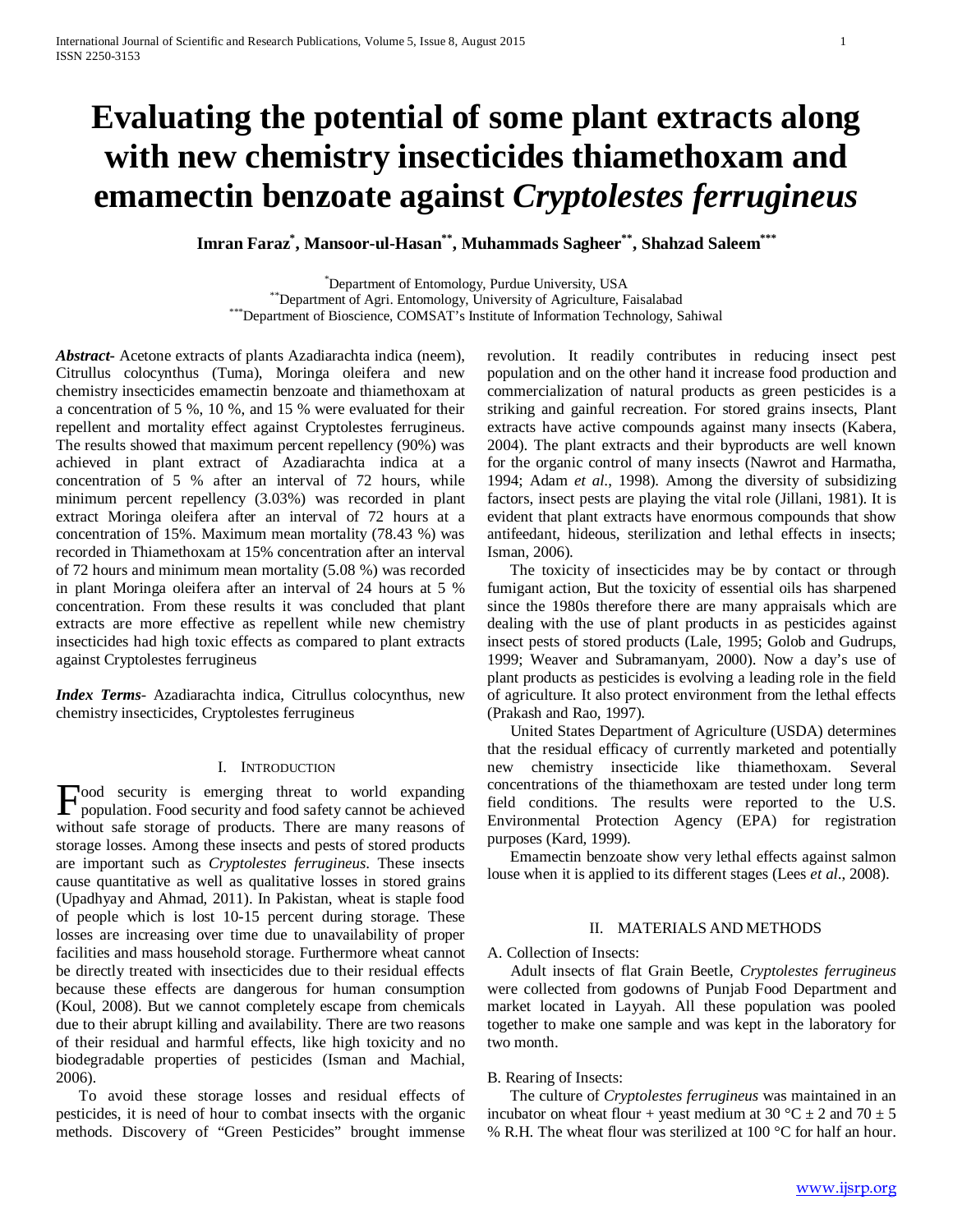The mixture of wheat flour and yeast were placed in glass jars having a capacity of half kilogram. The adult beetles were released on the medium (flour  $+$  yeast) in the jars. The mouth of jars was covered with muslin cloth so that to avoid insect escape. After five days adults were separated from wheat and the grains containing eggs were kept again in the incubator to get another generation.

#### C. Collection of plant material:

 Fresh leaves of *Azadirachta indica and Moringa oleifera*  were collected from the gardens which are located in Faisalabad whereas fruit of *Citrullus colocynthis* were used for the preparation of extracts.

#### D. Preparation of plant extracts:

 The leaves of these plant materials were dried to remove moisture and then ground to make powder. Plant extracts were prepared in acetone at 1:2 respectively and placed at rotary shaker for 24 hours at 220 rpm. The plant extracts were sieve out with the help of muslin cloth and placed in 250 ml flask for further use. The concentrations of 5%, 10% and 15% of each plant extract were prepared by further dilution with acetone at 1:2 respectively.

#### E. Bioassay for % Mortality:

 The experiment was carried in 80 mm Petri dishes and Whatmans filter paper was used for bioassay. Different concentrations of plant extracts and new chemistry insecticides were applied on the filter paper and then the filter paper was allowed to get dry. Twenty adults of test specimen were released in the each Petri dish. Mortality rate of the adults were recorded three times after equal intervals of 24 h. After this time interval and concentration effect was checked for mortality and repellency.

### F. Repellence Tests on Filter Paper:

 To check the repellent effect of different extracts and new chemistry insecticides against *Cryptolestes ferrugineus* was carried out using area preference method. The filter paper of 9 cm diameter was cut in two equal parts. Three concentrations of 5, 10, an15% of extract were used. 100 micro liter of each extract was applied to a half cut filter paper disk. The remaining part of filter paper was treated with acetone and was used as control. Filter paper was dried for 10 minutes. Both treated and untreated part of the filter paper was placed in Petri dish. Twenty insects were released in the center of each Petri dish. There were three replications for each treatment and the number of insects on both halves was counted after 24, 48 and 72 h.

## G. Statistical Analysis

 After the completion of the experiment the recorded data was analyzed using statistical software and the corrected mortality was measured using Abbotts formula.

 $Pt = \{(Po - Pc)/100 - Pc)^*100\}$ 

 $Pt = corrected$  mortality

Po = observed mortality

 $Pc = control mortality$ 

 The data was analyzed using CRD and Tuckey's w-honestly significant difference (Tuckey-HSD) test for multiple comparisons of the means. STATISTICA 6.1 software is used for the analysis of all data.

#### III. RESULTS AND DISCUSSION

 Repellency results showed that at higher concentrations C. *colocynthis* was most effective and caused the maximum repellency of 86.66% at the time interval of 72 hours, while at other concentrations the repellency did not show much variation. In case of *A. indica* maximum repellency was recorded in treatments where 5 % concentration was applied and the test insect was exposed for 72 hours, while in other two concentrations the test insect was also repelled. *M. oleifera* did not show much potential of repellence as shown in the Fig1.

 Fig 1: Showing Combine effect of time interval and concentrations of *A.indica, C.colocynthis* and *M.oleifera* on Mean comparison of the data regarding mean repellence of *Cryptolestes ferrugineus*



 Furthermore, it is evident that higher concentrations of C. *colocynthis* plants extracts show more potential and are helpful in the control of stored grain insect pests.

 Fig2: Combine effect of time interval and concentrations of *A.indica, C.colocynthis* and *M.oleifera* on Mean comparison of the data regarding mean mortality of *Cryptolestes ferrugineus*

.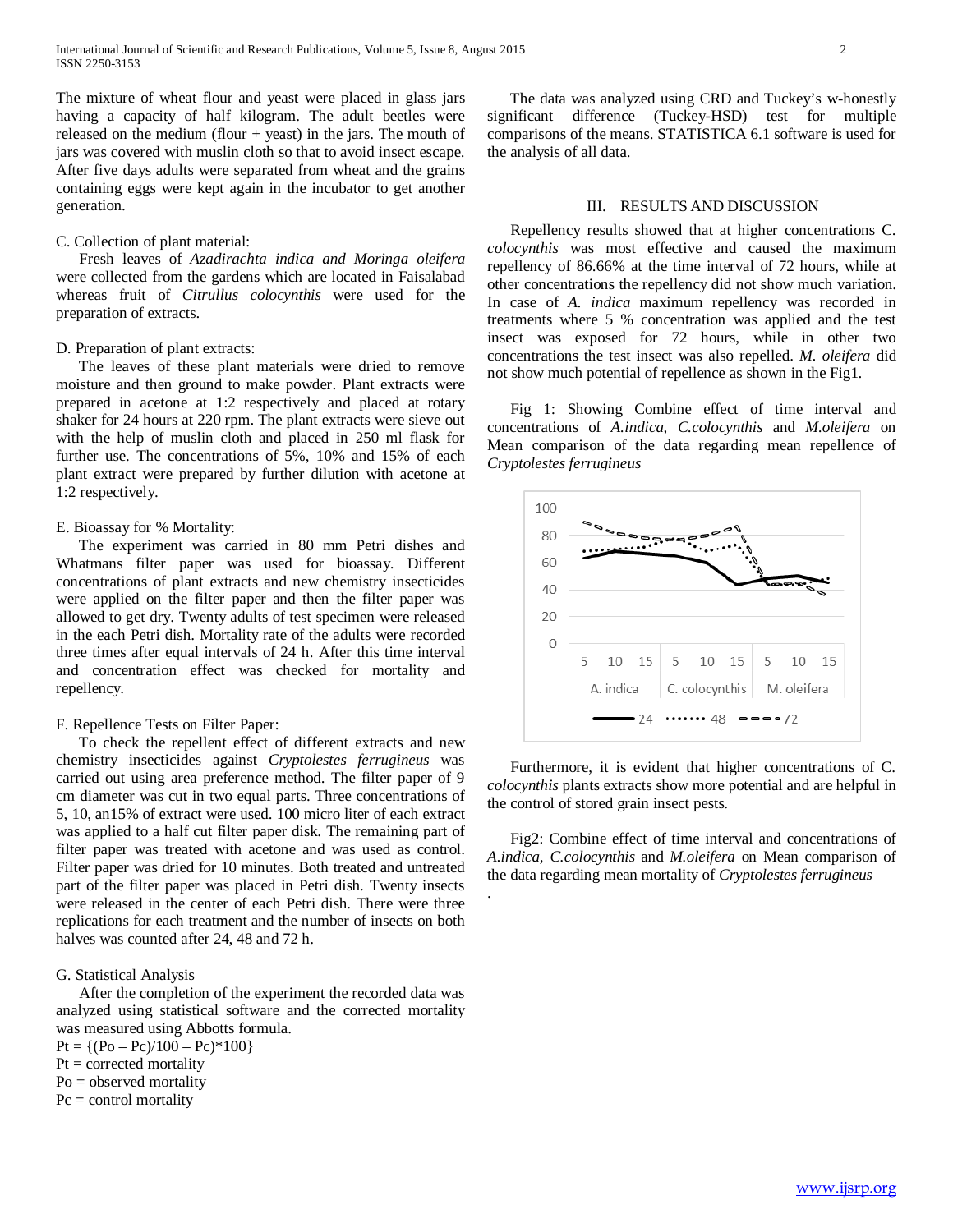

 Maximum mean mortality was recorded in case of *C. colocynthis* at maximum concentration of 15% at an exposure period of 48 hour which shows that maximum concentration retains the capability of killing most of the insect pests as compared to other treatments followed by *M. oleifera.* In combination of treatments maximum mean mortality was recorded where all treatments were applied collectively after maximum exposure period. In case of *A. indica* mortality tend to increase by the increase of concentrations of the extracts and time period as well, as shown in Fig2.

 New chemistry insecticides show much more potentials regarding the mortality of the concerned insect. Thiamethoxam shows maximum mortality of 78.43% at concentration of 15% and at an exposure period of 72 hours. Emamectin benzoate also have the potentials of mortality and as it is shown in Fig3. clearly depict that with the increase of concentration and time period the mortality also increased. The results are as like as Yoshii *et al*., 2000 prove that Emamectin benzoate when applied in high concentrations is a very effective to various pests of agricultural crops.

 Fig3: Showing combine effect of time interval and concentrations of Emamectin benzoateon and Thiamethoxam on Mean comparison of the data regarding mean mortality of *Cryptolestes ferrugineus*



 From the above results it was concluded that acetone extract of plants *A. indica* and *Citrullus colocynthis* and new chemistry insecticides Emamectin benzoate and Thiamethoxam had an adverse effect on stored grain pest *Cryptolestes ferrugineus* and their effect increases with increase in concentrations. The results also showed that maximum repellency was achieved with plant extracts while maximum mortality was obtained with new chemistry insecticides.

#### ACKNOWLEDGEMENT

 Special thanks to Dr. Linda J. Mason (Professor Entomology, Purdue University, Indiana, USA) for her guidance and support.

#### **REFERENCES**

- [1] Abbott, W.S. (1925). A method for computing effectiveness of insecticides. J. Econ. Ent., 18 : 265-269.
- [2] Adam, K.., Sivropoulou, A., Kokkini, S., Lanaras, T. and Arsenakis, M. (1998). Antifungal activities of Origanum vulgare subsp. hirtum, Mentha spicata, Lavandula angustifolia and Salvia Jruiticosa essential oil against human pathogenic fungi. J. Agric. Food. Chem., 46: 1739-1745.
- [3] Golob, P., Moss, C., Dales, M., Fidgen, M., Evans, J. and Gudrups, (1999). The use of spices and medicinals as bioactive protectants for grains. Food and Agricultural Organization of the United Nations, Rome., 95 (3):531- 536.
- [4] Harmatha, (1994). Natural products as antifeedants against stored product insects. Post Harv. News Inform., 5: 17-21.
- [5] Isman, M.B. (2006). Botanical insecticides, deterrents and repellents in modern agriculture and an increasingly regulated world. Annu. Rev. Ent., 51: 45-66.
- [6] Jillani, G. (1981). Post harvest protection of food grains with natural insect repellents. Progress. Farm. 1(2): 26-29.
- [7] Kabera, N.J. (2004). Contribution to the chemical and essential oils of Lippia multiflora and Cymbopogon giganteus of Togo. University of Lomé, p.8-20.
- [8] Kard, B.M. (1999). Termiticides the Gulfport report. Pest Control 67: 42- 46.
- [9] Koul, O., S. Walia and G.S. Dhaliwal, 2008. Essential oils as green pesticides: potential and constraints. Biopestic. Int. 4(1): 63–84.
- [10] Lale, N.E.S. (1995). An overview of the use of plant products in the management of stored product Coleoptera in the tropics. Post Harvest News and information 6: 69-75.